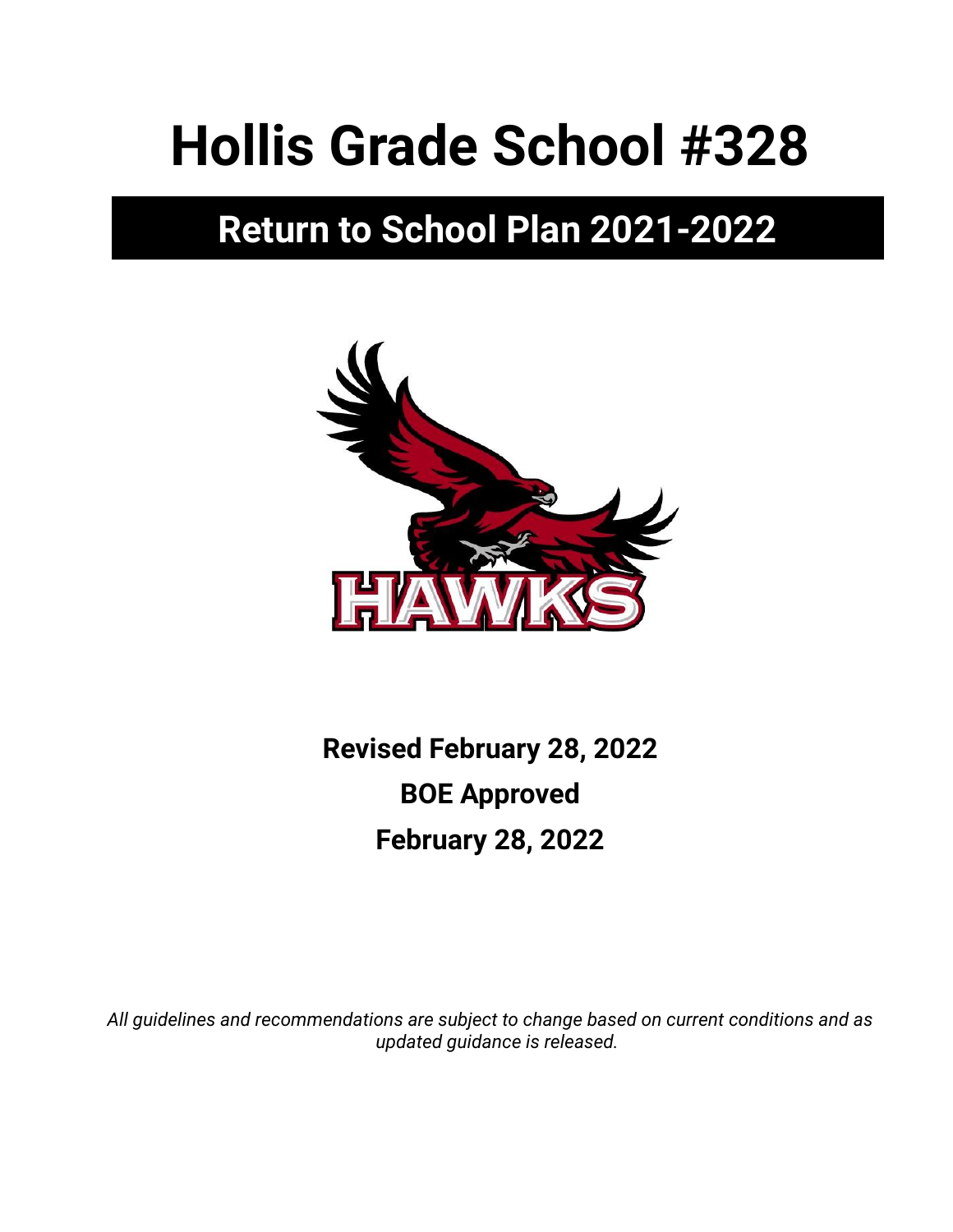**Hollis Grade School will resume in-person instruction five days a week for the 2021-2022 school** year. School hours will be 8:15 - 3:15. Hollis Grade School may need to move to remote learning as **certain health circumstances arise amongst our staff, students, and families.**

# **Wellness**

Hollis Grade School is committed to the health and safety of our students, staff, and their families. The following plan has been developed with that in mind. While our plan specifies guidelines for our staff and students to follow, everyone's health and safety is dependent on each individual. Each of us will play a role in our collective safety.

# **Social Distancing and Movement**

Hollis Grade School students and staff are encouraged to maintain social/physical distancing, when possible, throughout the school day. To effectively accomplish in-person instruction, although 3 feet of physical distance is preferred, space limitations in classrooms may result in less than 3 feet of physical distance, in some instances.

# **Face Coverings**

The Joint Committee on Administrative Rules (JCAR) voted against extending the Illinois Department of Public Health (IDPH) emergency rule on school mask mandates. In light of this development, our district is highly recommending students and staff continue wearing masks in alignment with guidance from the Centers for Disease and Prevention (CDC); however, masks will no longer be required regardless of vaccination status.

- Face coverings should cover the mouth and nose and fit snugly against the sides of the face with no gaps.
- **●** Face coverings must be worn while riding the bus or van to and from school. Masking is universally required on buses and school-related transportation. The [CDC's](http://link.isbe.net/c/6/?T=OTAyMDg4NDQ%3AMDItYjIxMTk0LWRjNDFmYmViNzAzNjQxOGJiOGY2NjExYTlhY2MxNmRm%3AYXNjaG9lZGVsQGhvbGxpczMyOC5uZXQ%3AY29udGFjdC0xOTY3NmM1MTZkZjRlYTExYTgxNjAwMGQzYTU5MTNiZC0wOTk4NzgwMTllYTk0MzA0OGE2NjEzYTczNWQ1ZjQ0OQ%3AZmFsc2U%3AMw%3A%3AaHR0cHM6Ly93d3cuY2RjLmdvdi9xdWFyYW50aW5lL21hc2tzL21hc2stdHJhdmVsLWd1aWRhbmNlLmh0bWw_X2NsZGVlPVlYTmphRzlsWkdWc1FHaHZiR3hwY3pNeU9DNXVaWFElM2QmcmVjaXBpZW50aWQ9Y29udGFjdC0xOTY3NmM1MTZkZjRlYTExYTgxNjAwMGQzYTU5MTNiZC0wOTk4NzgwMTllYTk0MzA0OGE2NjEzYTczNWQ1ZjQ0OSZlc2lkPWU3ZmNlNmY1LWU1ZTMtZWIxMS1iYWNiLTAwMjI0ODA4NjI0OQ&K=O6OrYxQ_IucnWgE33MBD8Q) order requires that regardless of the mask policy at school, passengers and drivers must wear a mask on school buses.
- Reusable face coverings should be machine washed or washed by hand and allowed to dry completely after each use.
- A supply of disposable face coverings will be maintained in the event that a staff member, student, or visitor does not have one for use.

# **Hand Hygiene**

Frequent hand washing and hand sanitizing are key to help prevent the spread of COVID-19. Hollis Grade School will encourage frequent and proper handwashing and will ensure the availability of supplies, such as soap and paper towels, hand sanitizer, tissue, etc., for all grade levels and in all common areas of the building. Staff and students should clean hands as often as possible, including both before and after entering a new space, with soap and water for at least 20 seconds. If soap and water are not available, an alcohol-based hand sanitizer that contains at least 60% alcohol may be used.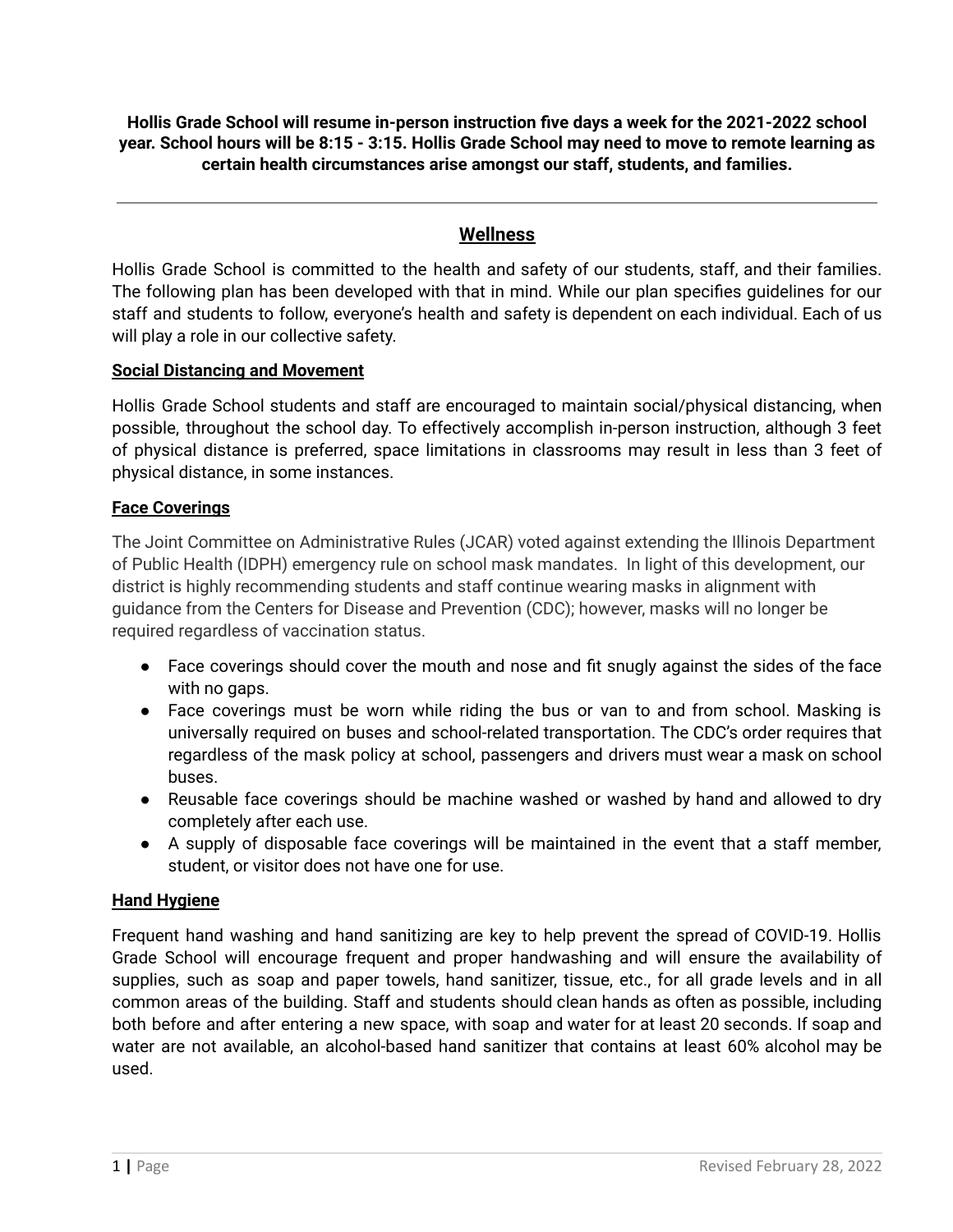# **Student & Staff Illness**

Only students and staff who are healthy should report to school. At home symptom screening is required for all staff and students. When you report to school, you are certifying that you are COVID symptom free Students and staff with any of the following symptoms of COVID-19 must remain home:

- Fever
- Cough or shortness of breath
- Chills
- Fatigue
- Muscles & body aches
- Headache
- Sore throat
- New loss of taste or smell
- Congestion or runny nose
- Nausea
- Vomiting
- Diarrhea

Any staff or student who has a fever or any COVID-19 symptoms will be sent home from school. To return to school, students and staff must be fever free for 24 hours without fever reducing medication. Symptoms should be resolved prior to returning to school.

Hollis Grade School will request specific symptom reporting when absences are reported along with COVID-19 diagnoses. Positive COVID case information will be documented and shared with the local health department.

Any student or staff member who begins to exhibit COVID-19 like symptoms during the school day must report to the office. Students who are ill will not be allowed to ride the bus home. These individuals must monitor symptoms and return to school when healthy.

Students who test positive must isolate per CDC/IDPH guidelines. Hollis will defer to the IDPH decision tree and the local health department for isolation guidance, adaptive pauses, and symptom monitoring, as guidelines are subject to change.

Every effort will be made to notify parents if a child has been in close contact with a confirmed positive case. Close contacts without symptoms will not be required to quarantine unless directed by the local Health Department. Instead, families should monitor for any emerging COVID-19 symptoms.

#### **Visitor Policy**

Visitors must be restricted to authorized personnel only. To the greatest extent possible, visitors will not have access to the building in general. If there is not a need for visitors to enter, Hollis Grade School will sign a student in and out. If a child needs to leave early for an appointment, the parent should call the school office when they arrive.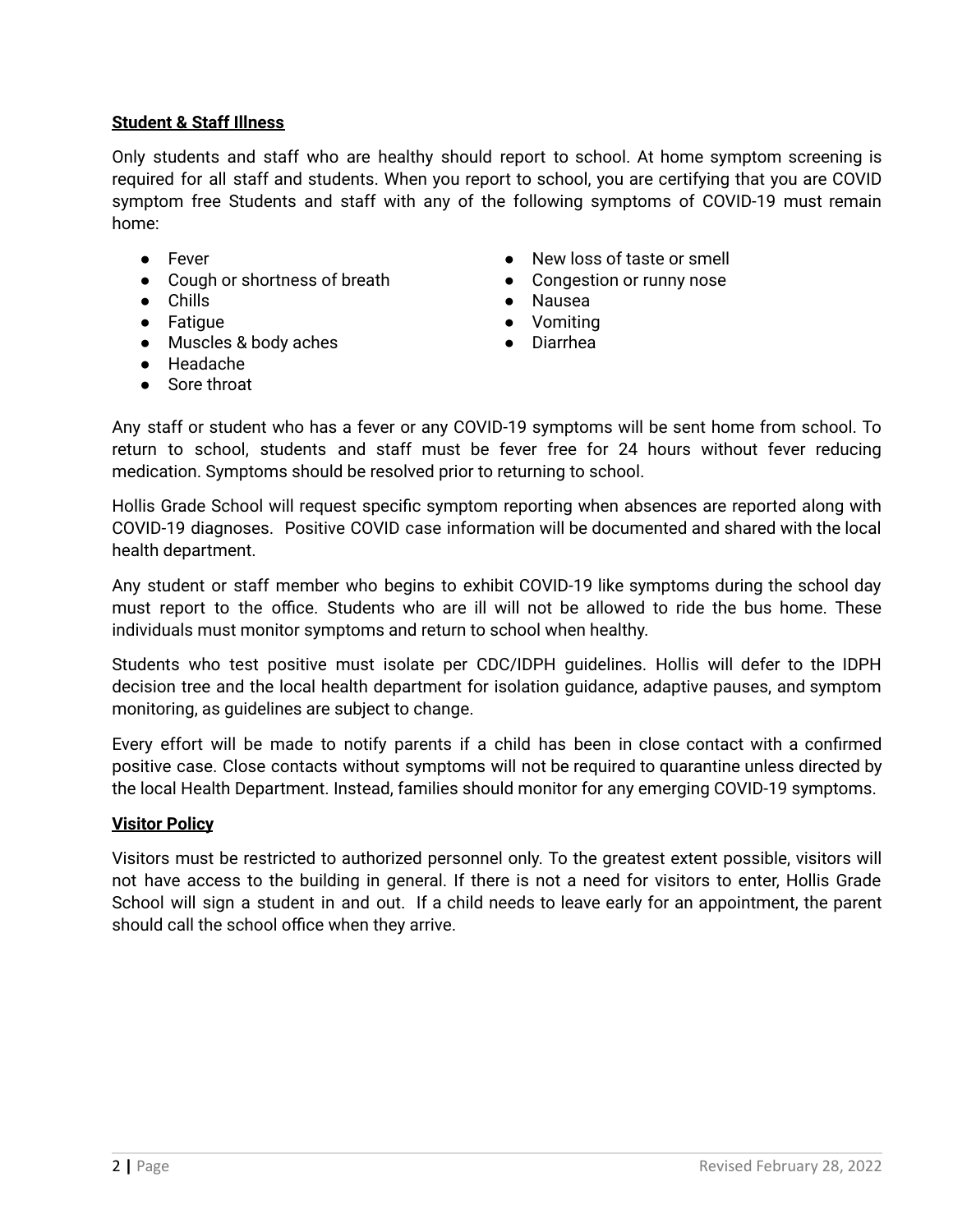# **Day to Day Operations**

# **Bus/Van Transportation**

Hollis will follow the CDC, IDPH, and PCCHD guidelines regarding bus and van transportation.

#### **General Guidance: Classrooms**

- Seating will be arranged for social distancing, when possible, and will arrange seating facing the same direction as much as possible.
- Common areas and tables will be spaced reasonably 3 feet apart. Windows will remain open for increased ventilation as much as possible.
- Restroom and handwashing breaks will be scheduled and coordinated throughout the day.
- Classrooms will be cleaned at least daily.
- Hollis will continue to have weekly disinfection and sanitation through Getz Industrial Cleaning.

#### **General Guidance: Hallways, Office, and Common Areas**

- Physical distancing must be observed to the greatest extent possible.
- High touch areas will be cleaned throughout the day.

#### **General Guidance: Cafeteria**

- Physical distancing must be observed to the greatest extent possible.
- Handwashing breaks will be provided prior to entering the cafeteria.
- High touch areas will be cleaned throughout the day.
- Cafeteria seats will be assigned to students, and whenever possible, tables will be used at alternating lunch periods.

#### **General Guidance: Gymnasium**

- Physical distancing must be observed to the greatest extent possible.
- Students will participate in PE activities.
- When at all possible, PE class will take place outside.

#### **General Guidance: Recess**

- Physical distancing must be observed to the greatest extent possible.
- Students will be allowed to play on the playground equipment

#### **General Guidance: Restrooms and Drinking Fountains**

- Physical distancing must be observed to the greatest extent possible.
- Restroom breaks will be scheduled to stagger use and maintain social distancing.
- Reusable water bottles will be encouraged and paper cups will be provided at all drinking fountains.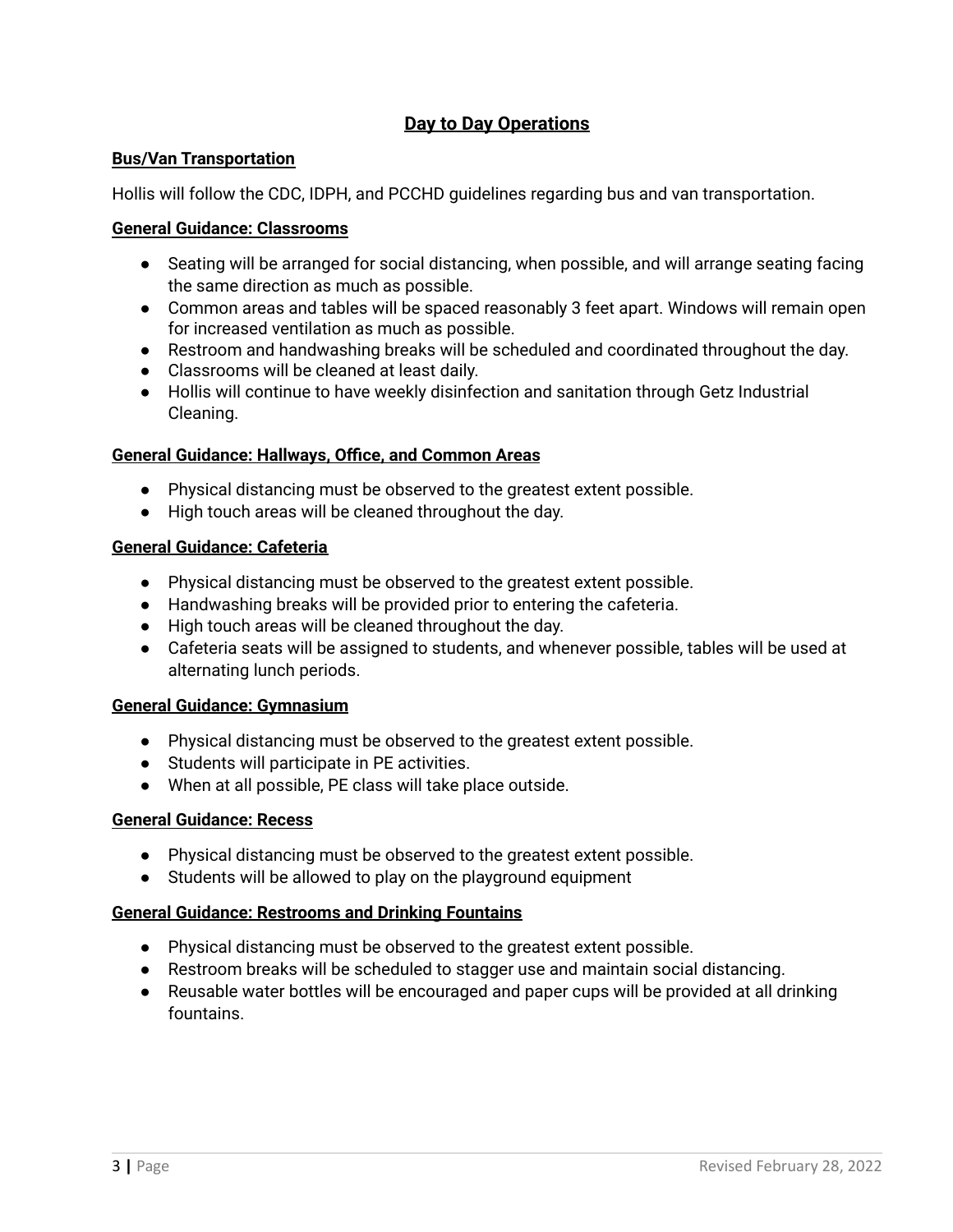# **Instruction**

The State Superintendent has determined that days of instruction must include at least 5 clock hours. This includes all in-person plans and remote learning plans. Learning activities may include, but are not limited to, in-person instruction, the teacher delivering instruction via recorded video or synchronous platform, remote small group work via platforms such as Google Meet, Zoom, or conference calls.

## **Hollis In-person instructional**

- $\bullet$  School hours will be 8:15 3:15.
- Students may arrive no earlier than 8:00 AM.
- Students will receive all traditional course offerings.

## **Hollis Remote Instruction**

- Daily remote instruction is available to those students who are or have a family member who is medically fragile.
- Daily remote instruction is available to students who have tested positive and are in isolation. The frequency of instruction will vary by grade level. Instruction during isolation will consist of a combination of synchronous and asynchronous.
- Remote instruction and learning is not used for excused absences or vacations. It is a last resort to be used for quarantining situations.
- Students will be held to the same expectations as those participating in the in-person model. This includes late work policies and grading policies.
- Workloads will be the same regardless of the instructional model chosen.
- Students will be responsible for watching live or pre-recorded lessons and submitting any accompanying work.
- A device and web access will be required for the remote learning option. Parents will need to maintain this device and web access in their homes for student access to lessons, personalized learning, and assignment retrieval.

# **Additional Information**

- All extracurricular activities will be reviewed on a case-by-case basis for feasibility
- All athletics will follow the guidelines provided by the IESA.
- All changes in our current plan or pertinent announcements from ISBE or IDPH will be communicated to families and staff via Blackboard Connect, the school website, and Hollis social media. Please make sure your information is updated on our announcement platform.
- Hollis administration and staff will continue to monitor the situation. These guidelines and requirements are subject to change as recommendations are updated.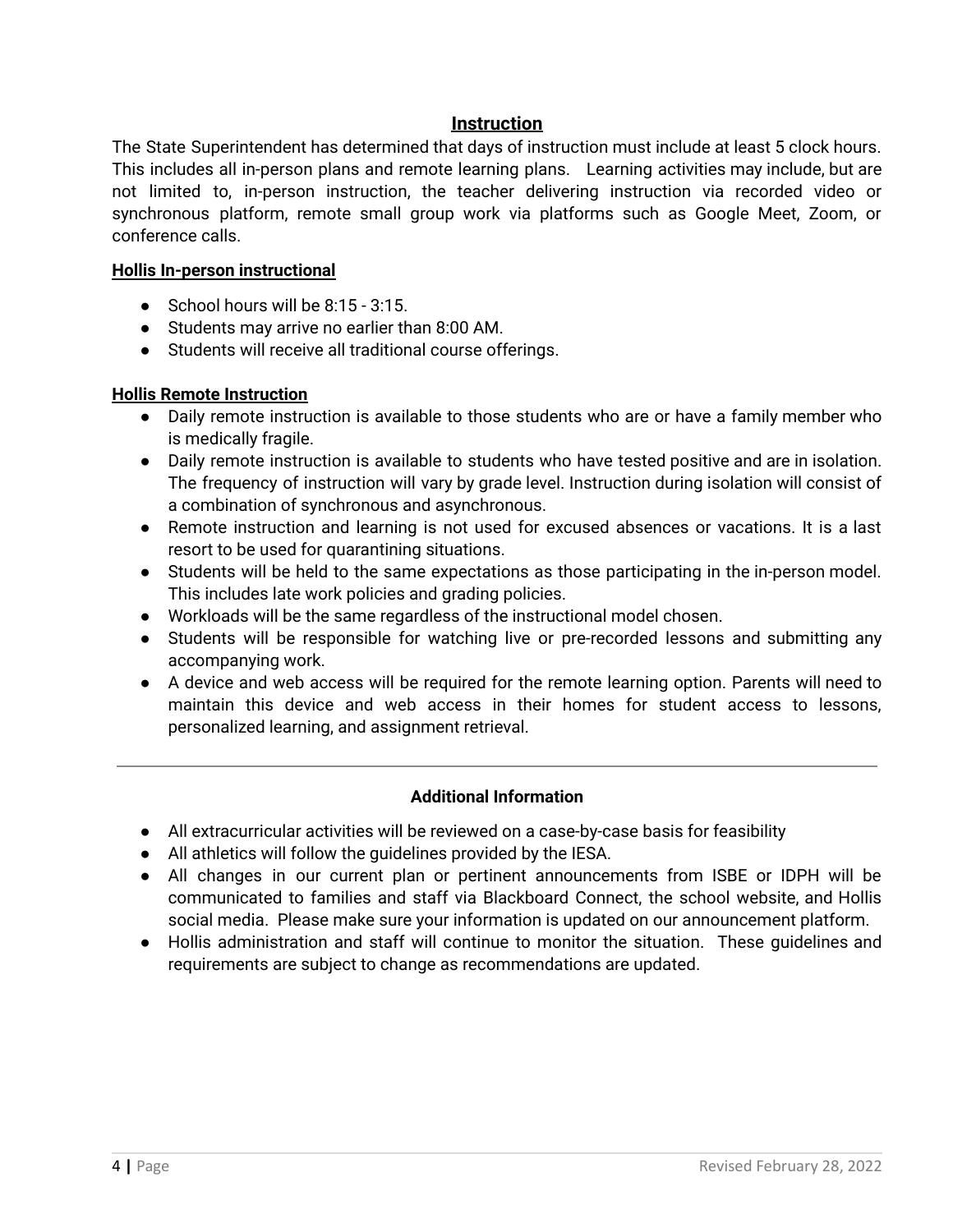**Hollis Grade School will determine mitigation levels by consulting Peoria County and school metrics on a regular basis. Each mitigation level has additional levels of support to minimize transmission of COVID-19. These metrics include Test Positivity; New Cases per 100,000; New Cases; and Youth Case Increase. These metrics and the most current data can be accessed at <https://dph.illinois.gov/covid19/data/countymetrics/countyschool.html?county=Peoria>**

#### **Mitigation Level 1 - MINIMAL**

# **At least two of the four IDPH Metrics for Peoria County are Minimal and/or Moderate and/or Hollis positive cases and quarantine counts are minimal and constant.**

- Masks are recommended and may be suggested if closer than 3 feet for more than 15 minutes.
- 3 feet will be maintained between students whenever possible.
- Students and staff will complete at-home screening for COVID-19 symptoms.

# **Mitigation Level 2 - MODERATE**

# **Three of the four IDPH Metrics for Peoria County are Moderate and/or Substantial and/or Hollis positive cases and quarantine counts are rising.**

- Masks are recommended and may be suggested if closer than 3 feet for more than 15 minutes.
- 3 feet will be maintained between students whenever possible.
- Students and staff will complete at-home screening for COVID-19 symptoms.
- Students may not be allowed to congregate during unstructured times (i.e. passing periods).
- Passing periods may be staggered to allow for more social distancing in hallways.
- Field trips, assemblies, and some programs may be canceled or postponed.

# **Mitigation Level 3 - SUBSTANTIAL**

# **Three of the four IDPH Metrics for Peoria County are Substantial and/or Hollis positive cases and/or quarantine counts are rising or are substantial.**

- Masks will be required for ALL students and staff.
- 3 to 6 feet will be maintained between students whenever possible.
- Students will not be allowed to congregate during unstructured times.
- Passing periods will be staggered to allow for more distancing in the hallways.
- Field trips, assemblies, and some programs may be canceled or postponed.
- Remote learning may be considered as a last resort to mitigate the spread of COVID-19.